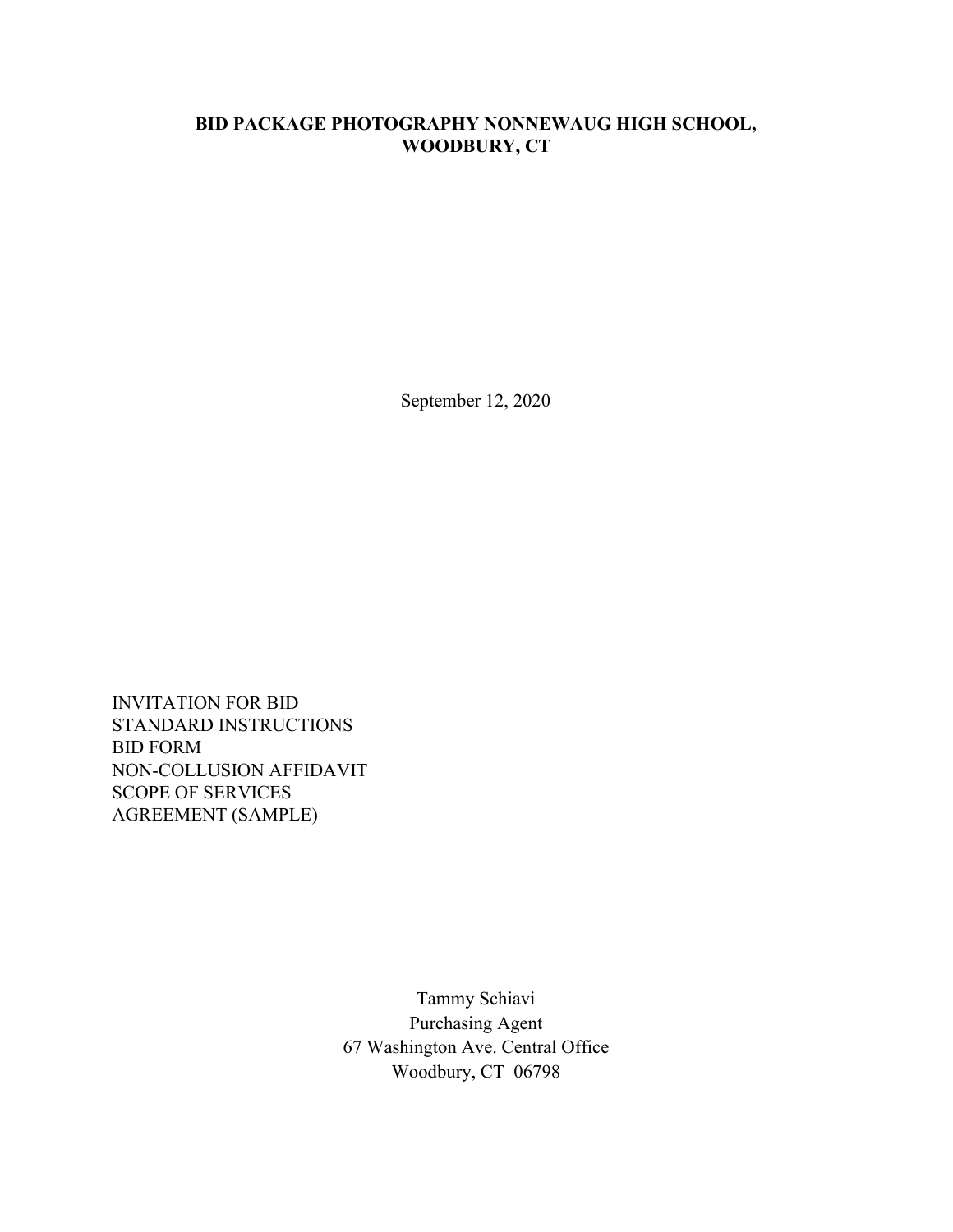## **INVITATION FOR BID PHOTOGRAPHY NONNEWAUG HIGH SCHOOL, WOODBURY, CT**

One (1) original and two (2) copies of sealed bids for the above named project will be submitted to the Region 14 Business Office, 67 Washington Ave. Woodbury, CT 06798 on September 28, 2020 at 2:00 pm at which time they will be publicly opened and read aloud.

Region 14 reserves the right to accept any bid or any part of bids, to reject any, all, or any part of bids, to waive any formalities or informalities in the bidding process, and to award the bid deemed to be in the best interests of the Board of Education.

Bids must be held firm and may not be withdrawn for ninety (90) days after the bid opening.

Tammy Schiavi Purchasing Agent Region 14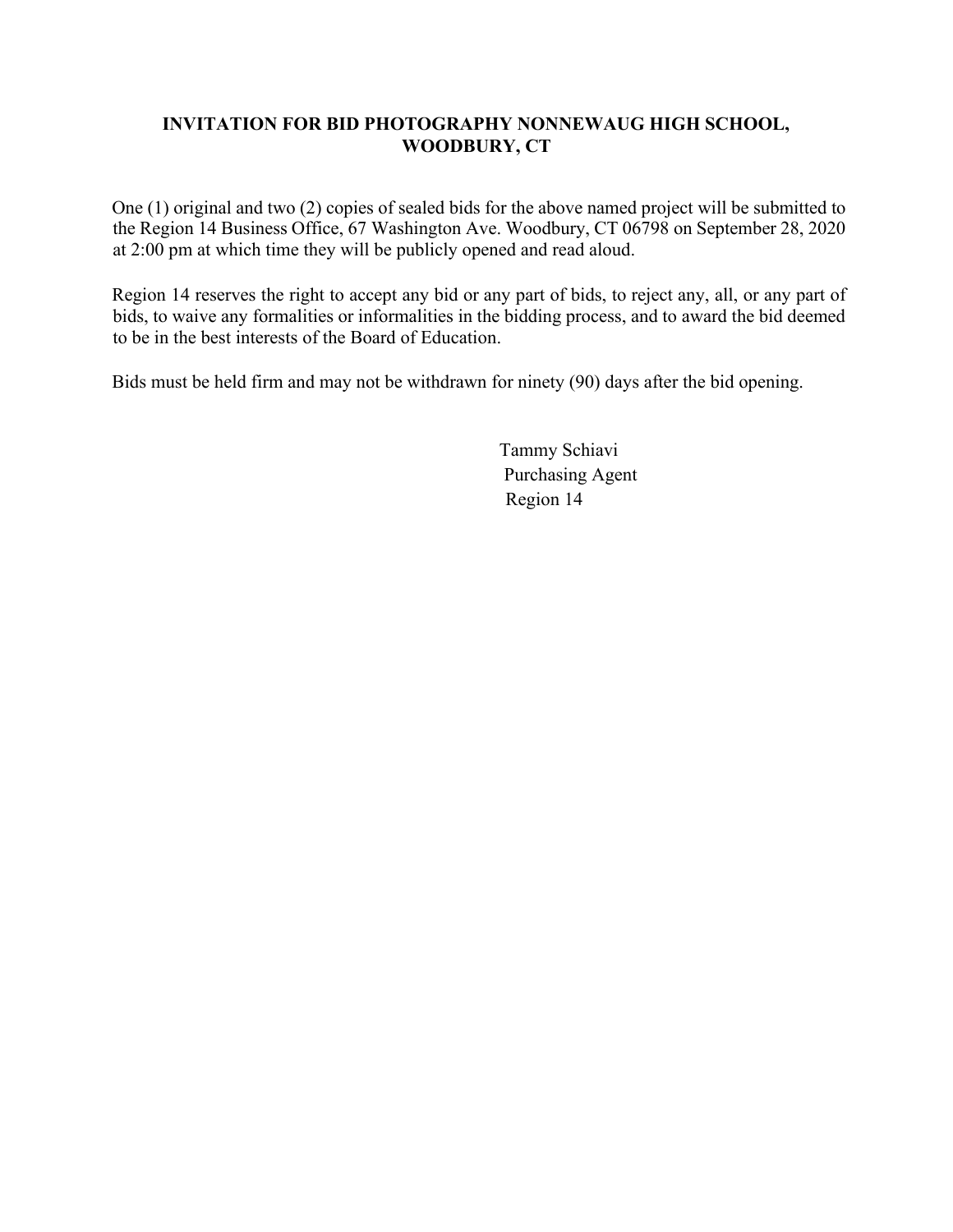## **PHOTOGRAPHY STANDARD INSTRUCTIONS TO BIDDERS**

#### 1. INTRODUCTION

Region 14 is soliciting bids for the above named project. It is the intent of the Board of Education to hire a Contractor or Contractors, herein after the "Contractor," to provide these services.

If there are any conflicts between the instructions in these Standard Instructions to Bidders and any other bidding document(s), these Standard Instructions to Bidders shall prevail. This contract is for a three-year period; however, year one is considered probationary and the Board retains the right to reject the vendor based on performance. Additionally, the Board of Education reserves the right to continue the work beyond the third year of the contract based upon performance of the vendor that is satisfactory to the Board of Education. The decision as to whether work is satisfactory lies solely with the Board of Education.

#### 2. KEY EVENT DATES

| Invitation for Bid Issued | 9/14/20                                            |
|---------------------------|----------------------------------------------------|
| Public Bid Opening        | $9/28/20 - 2:00$ pm                                |
| Bid Awarded               | Within 90 Days                                     |
| Commencement of Work      | Within ten (10) calendar days of Notice to Proceed |

#### 3. OBTAINING BID DOCUMENTS

Specifications and bidding documents may be obtained from the Region 14 Business Office, 67 Washington Ave, Woodbury, CT, or from the website www.ctreg14.org under District then Request for Proposal.

#### 4. BID SUBMISSION INSTRUCTIONS

- A. One (1) original and two (2) copies of all bids must be submitted in a sealed envelope clearly marked "Sealed Bid for Nonnewaug High School – Photography". If forwarded by mail or courier, the sealed envelope must be addressed to "Region 14 Business Office, 67 Washington Ave., Woodbury, CT 06798". Bids must be at the R14 Business Office prior to the time the first bid is scheduled to be publicly opened. Postmarks are NOT an acceptable waiver of this policy. Corrections and/or modifications received after the first bid is publicly opened will NOT be accepted.
- B. Ditto marks or words such as "SAME" on the Bid is considered writing and must not be used.
- C. All information must be submitted in blue ink or typewritten. Errors, alterations or corrections on both the original and all required copies must be initialed by the person signing the bid.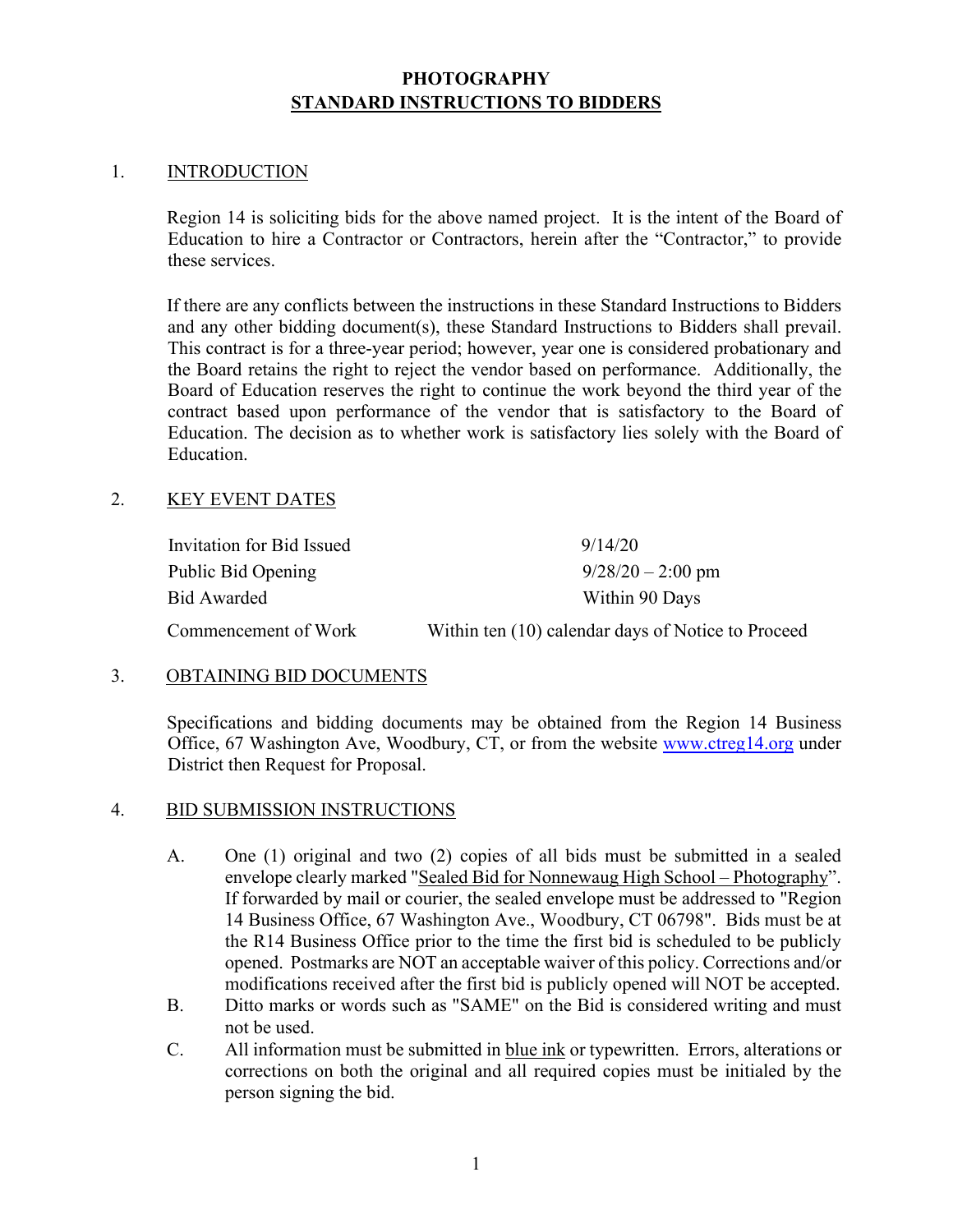## **PHOTOGRAPHY STANDARD INSTRUCTIONS TO BIDDERS**

- D. Bids are considered valid for ninety (90) days after bid(s) are opened. Bidders may not withdraw, cancel or modify their bid for a period of ninety (90) days after bid(s) are opened.
- E. An authorized person representing the legal entity of the bidder must sign bids.
- F. The inability to meet any specified requirements(s) must be stated in writing and attached to the bid form, or written on the bid form. If no exceptions are noted, it shall be assumed that the terms of the Invitation for Bid have been accepted.
- G. The Board of Education reserves the right to waive any minor informality in a bid when such a waiver is deemed to be in its best interest to do so.

#### 5. QUESTIONS

No oral interpretations shall be made to any respondent as to the meaning of any of the bid documents. Every request for an interpretation shall be made in writing, addressed and forwarded to either by email to wmcallister@ctreg14.org or by mail: Region 14 Business Office, 67 Washington Ave., Woodbury, CT 06798. To receive consideration, such questions must be received at least five (5) calendar days before the established date for receipt of bids.

The Board of Education will arrange an addendum, which shall be made a part of this Invitation for Bid and the resulting contract, all questions received as above provided and decisions regarding each.

#### 6. PRESUMPTION OF BIDDER BEING FULLY INFORMED

At the time the first bid is opened, each bidder is presumed to have read and be thoroughly familiar with all bidding and contract documents for this project. Failure or omission of the bidder to receive or examine any information concerning this bid shall in no way relieve any bidder from obligations with respect to their bid.

#### 7. PRE-BID CONFERENCE

None.

#### 8. INTERPRETATION OF ACCEPTABLE WORK

The specifications, bidding and contract documents are to be interpreted as meaning those acceptable to the Region 14 Board of Education. The Board of Education will issue any substantive changes or interpretations in writing as an addendum.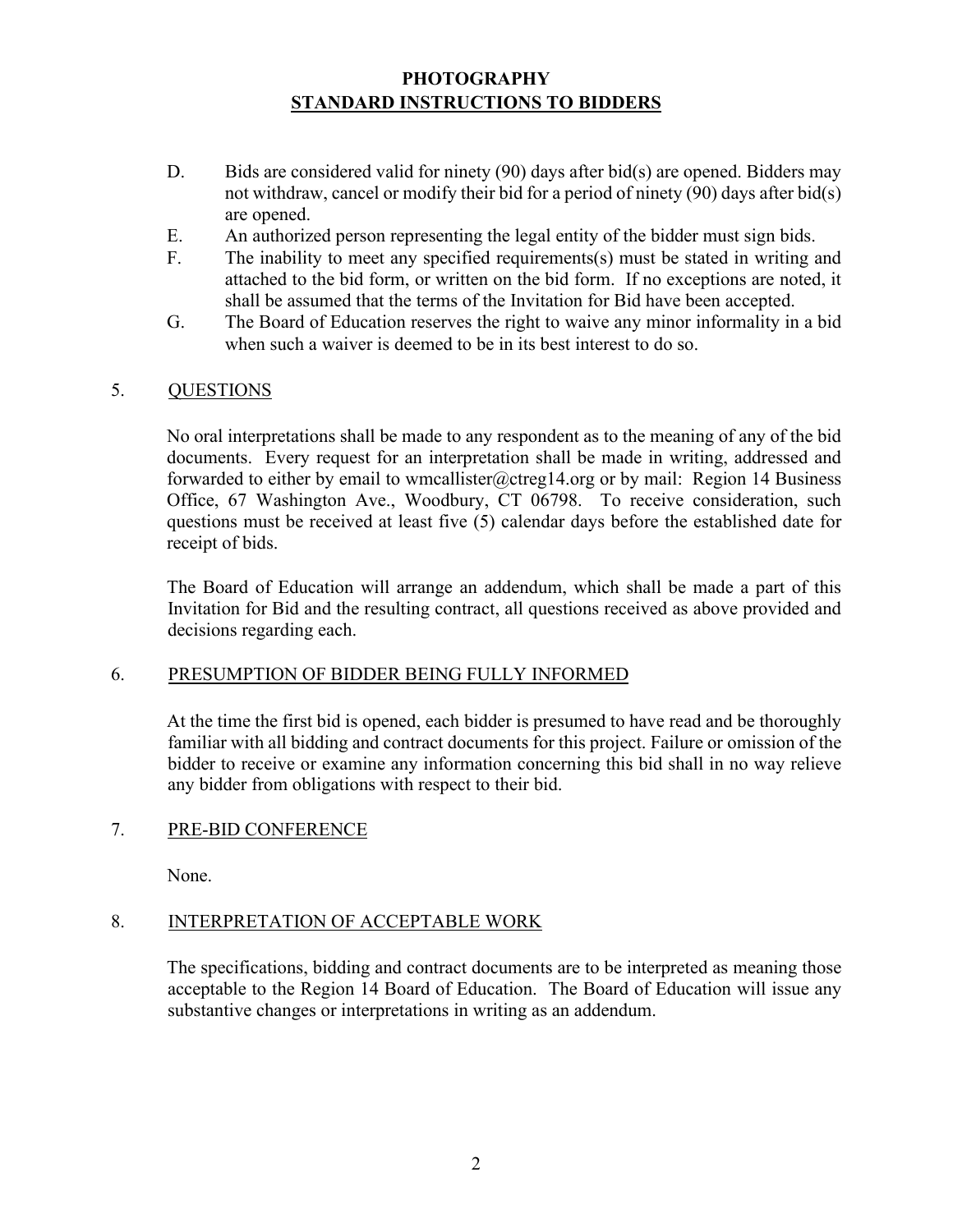## **PHOTOGRAPHY STANDARD INSTRUCTIONS TO BIDDERS**

#### 9. TAX EXEMPTIONS

The Region 14 Board of Education is exempt from Federal Excise Taxes and Connecticut Sales and Use Taxes. Bidders shall avail themselves of these exemptions.

#### 10. AWARDING THE BID

The Board of Education reserves the right to accept any bid or any part of bids, to reject any, all, or any part of bids, to waive any formalities or informalities in the bidding process, and to award the bid deemed to be in the best interests of the Board of Education.

The lowest priced bid is NOT the sole determining factor when awarding this bid, as the Board of Education reserves the right to negotiate with the bidder that is preliminarily selected. That bidder is the person or firm who is qualified and competent to do the work, whose past performance of work is satisfactory to the Board of Education and whose bid documents comply with the procedural requirements stated herein.

#### 11. REJECTION AND/OR CANCELLATION OF BIDS

The Board of Education reserves the right to reject or cancel any and all bids, or any part of any or all bids, if such action is deemed to be in its best interest.

#### 12. BID BOND

A Bid Bond is not required with this bid.

#### 13. PERFORMANCE BOND

A Performance Bond is not required with this bid.

#### 14. AGREEMENT DOCUMENTS

The Agreement Documents are defined as:

- The Standard Instructions to Bidders
- The Agreement as executed
- The Scope of Work
- Any Addenda, if issued

## **END OF STANDARD INSTRUCTIONS TO BIDDERS**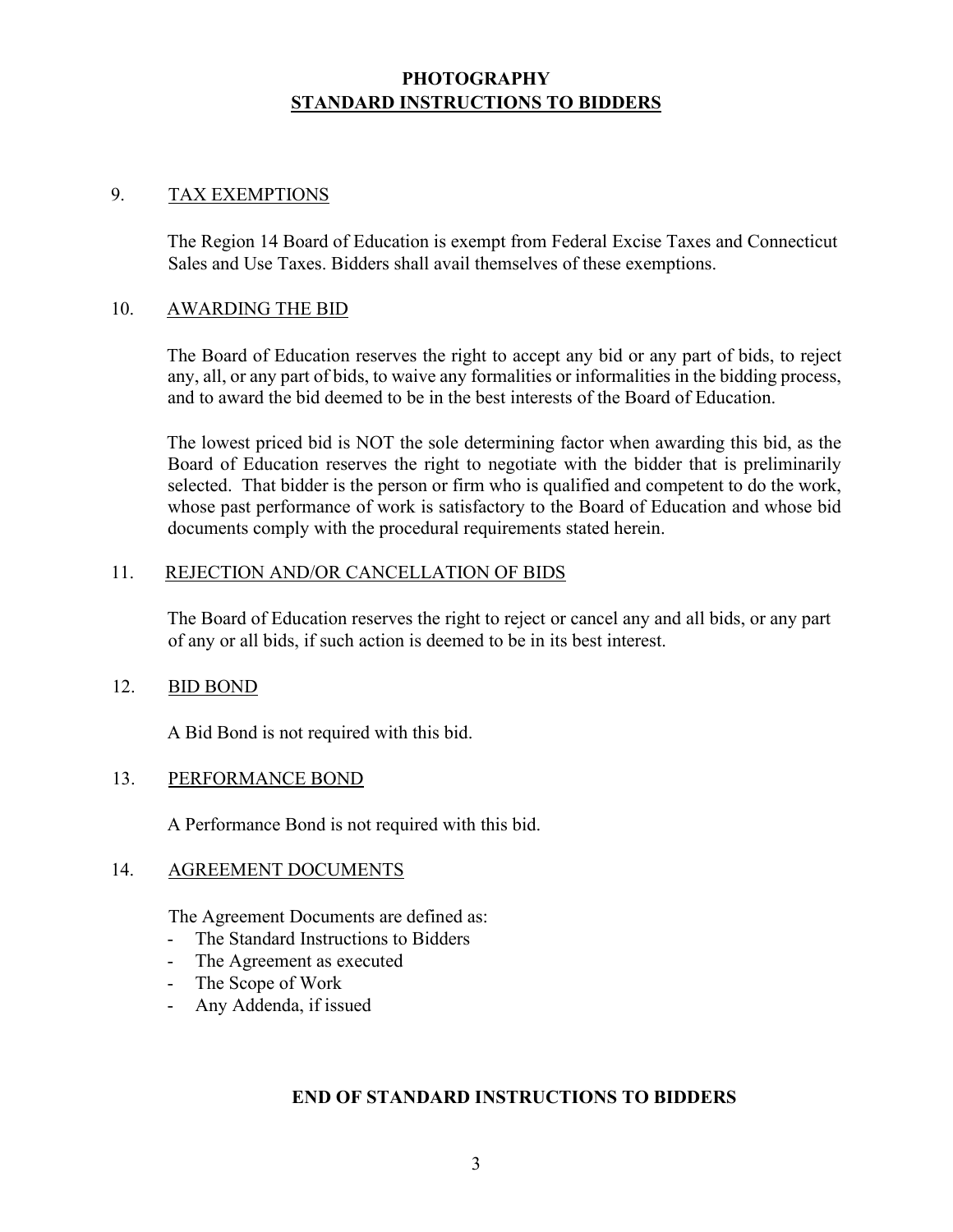## **BOARD OF EDUCATION – BID FORM PHOTOGRAPHY 67 Washington Avenue Woodbury, CT 06798**

#### **9/14/20**

BID of (hereinafter called "BIDDER", a corporation or limited liability company organized and existing under the laws of the State of \_\_\_\_, a partnership, or an individual doing business as: shall provide Photography services individual doing business as: \_\_\_\_\_\_\_\_\_\_\_\_\_\_\_\_\_\_\_\_\_\_\_\_\_\_\_\_\_\_\_\_\_\_\_\_ shall provide Photography services in accordance with the rates listed below:

#### **Photo Packages/Photo Reproduction/Other Photo Item Types – Please use separate sheet**

#### **Any other costs related to the provision of these services – Please use separate sheet**

**\*See Scope of Work for list.** 

The undersigned submits this Bid without collusion with any other person, firm or individual.

| Witness: | Signature: |                 |
|----------|------------|-----------------|
| Date:    | Name:      | (print or type) |
|          | Title:     |                 |
|          | Firm:      |                 |
|          | Address:   |                 |
|          |            |                 |
|          | Telephone: |                 |
|          | E-Mail:    |                 |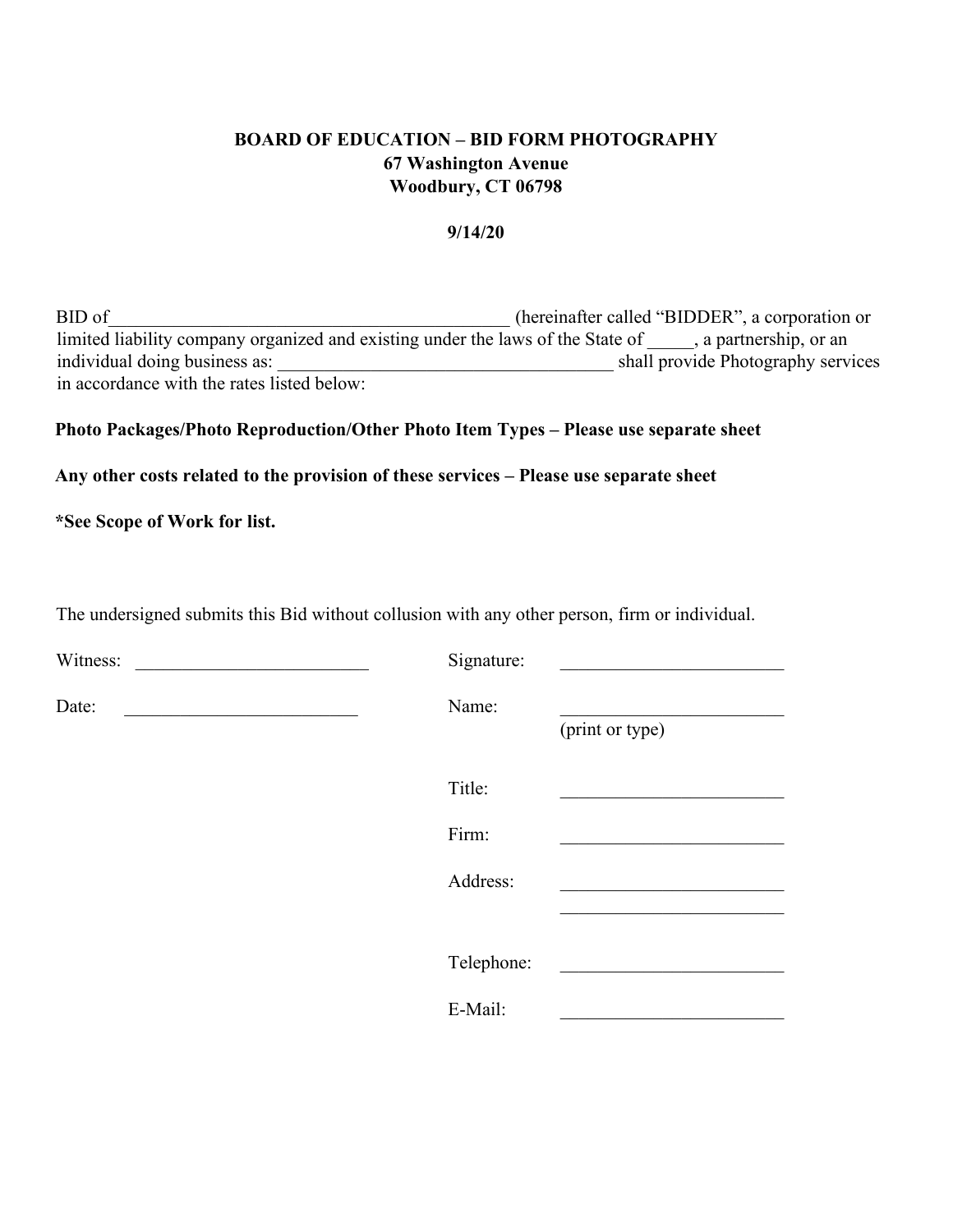## **END OF BID FORM**

1

#### **NON-COLLUSION AFFIDAVIT OF BIDDER**

State of county of county of the state of the state of the state of the state of the state of  $\sim$  5. County of  $\sim$ 

says that:

- l. He is the owner, officer, representative or agent of: the BIDDER that has submitted the attached BID;
- 2. The attached BID is genuine; it is not a collusive or sham BID;
- 3. He is fully informed respecting the preparation and contents of, and knowledgeable of all pertinent circumstances respecting the attached BID;
- 4. Neither BIDDER nor any of its officers, partners, owners, agents, representatives, employees, or parties in interest, including this affiant, has in any way colluded, conspired, connived, or agreed, directly or indirectly, with any other bidder, firm or person to submit a collusive or sham BID in connection with the CONTRACT for which the attached BID has been submitted or to refrain from bidding in connection with any contract, or has in any manner, directly or indirectly, sought by agreement, collusion, communication or conference with any other bidder, firm or person to fix the price or prices in the attached BID or of any other bidder, or to fix any overhead, profit or cost element of the BID prices or the bid price of any other bidder, or to secure through collusion, conspiracy, connivance or unlawful agreement any advantage against the Board of Education or any other person interested in the proposed CONTRACT.
- 5. The price(s) quoted in the attached BID are fair and proper and are not tainted by any collusion, conspiracy, connivance or unlawful agreement on the part of the BIDDER or any of its agents, representatives, owners, employees, or parties in interest, including this affiant; and
- 6. That no elected or appointed official or other officer or employee of the Board of Education, whose salary or compensation is payable in whole or in part by the Board of Education is directly or indirectly interested in this BID, or in the supplies, materials, equipment, work or labor to which it relates, or in any of the profits thereof.

 $(Signed)$ 

(Name of Bidder)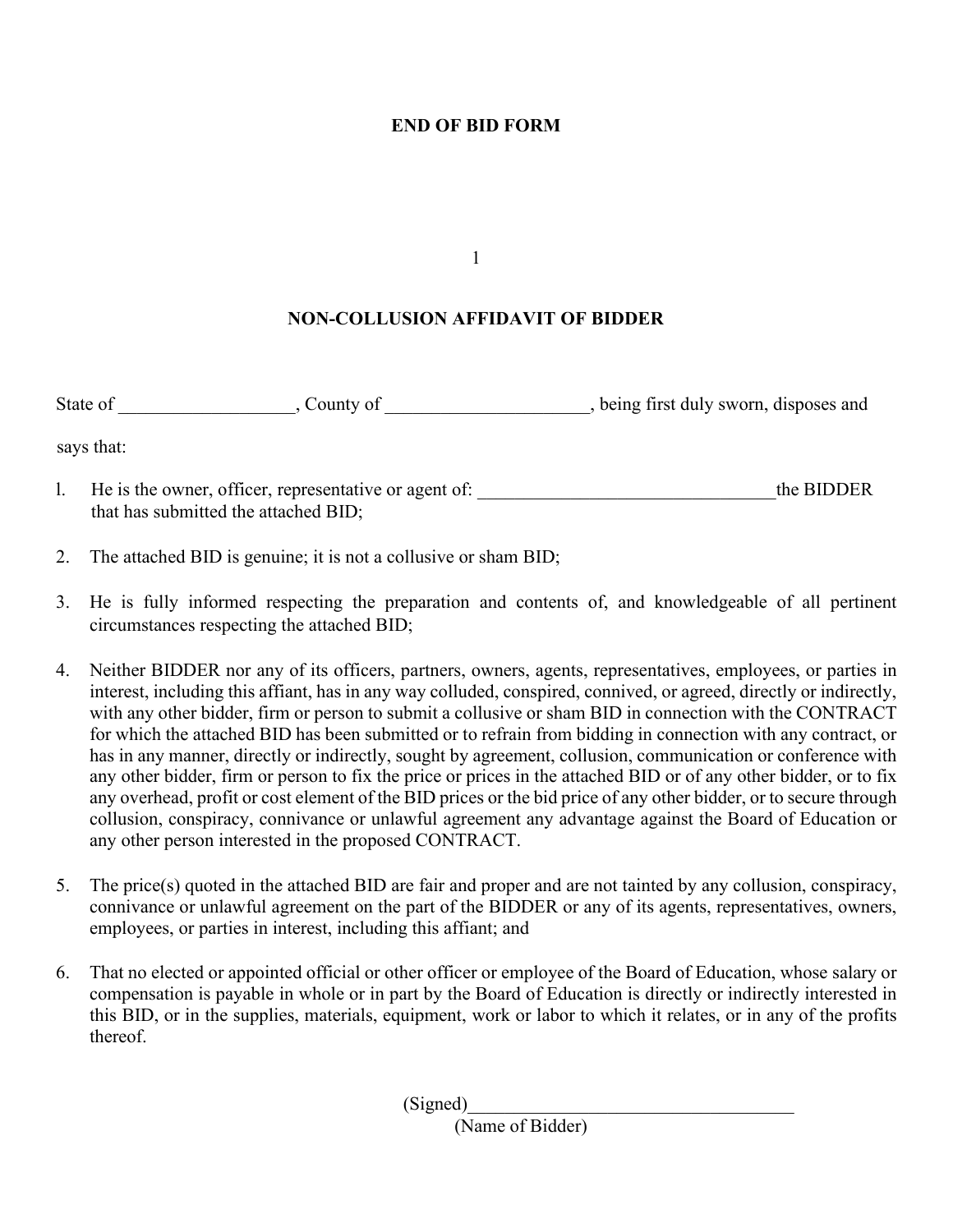Subscribed and sworn to before me this<br>day of 20 \_\_\_\_\_\_day of\_\_\_\_\_\_\_\_\_\_\_\_\_\_\_\_. 20\_\_

 $\overline{\phantom{a}}$  , and the set of the set of the set of the set of the set of the set of the set of the set of the set of the set of the set of the set of the set of the set of the set of the set of the set of the set of the s Title

My Commission expires \_\_\_\_\_\_, 20\_\_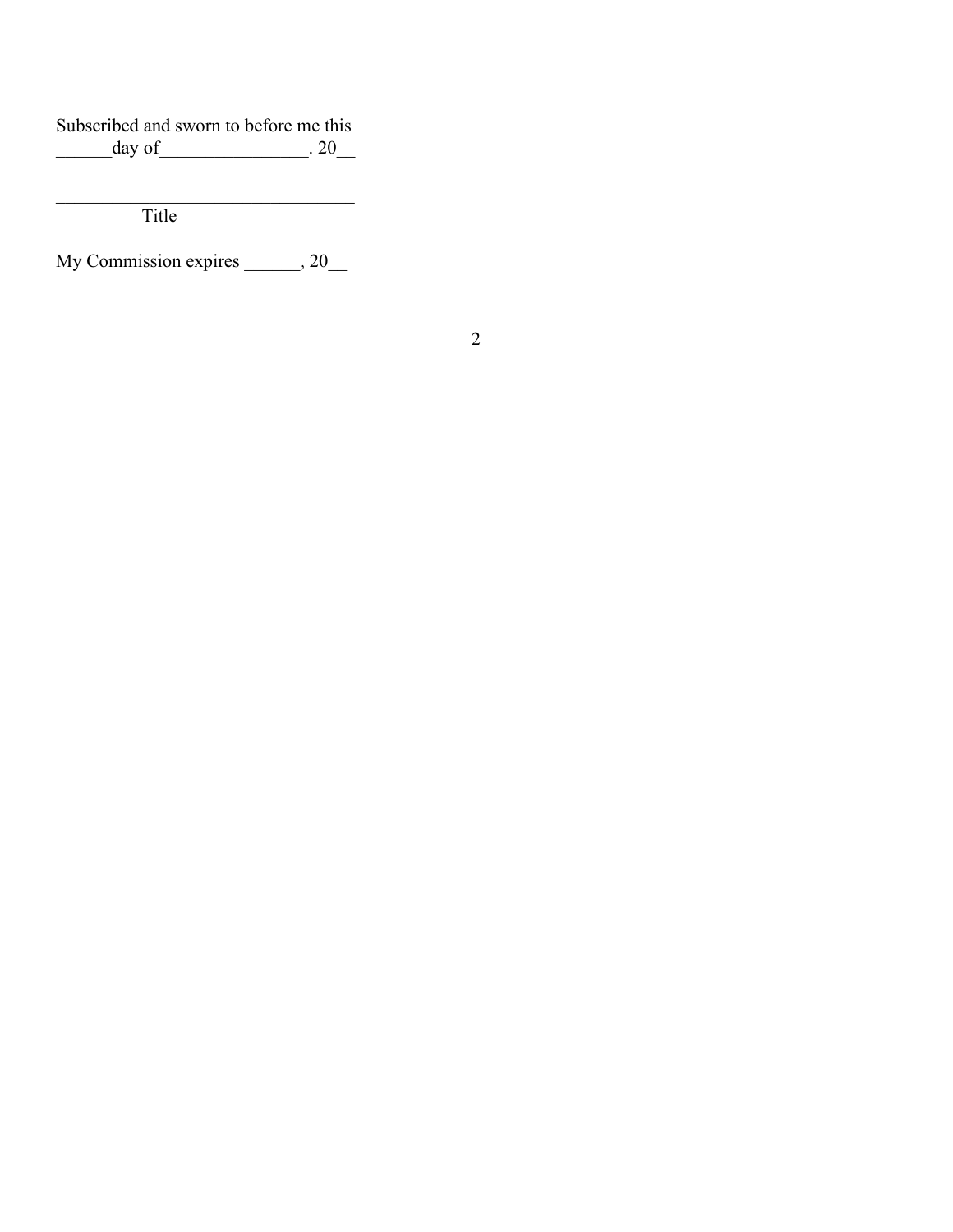## **PHOTOGRAPHY**

## **SCOPE OF WORK**

#### A. Individual School Pictures

Individual student and staff pictures shall be taken by the Board photographer at no charge. The Board photographer for the specified contract year(s) must work under the following conditions:

- a. The Board photographer will schedule photography sessions at each school during the school day.
	- 1. Individual "school pictures" will be taken for approximately 690 students, grades 9-12 at no charge.
	- 2. Senior class pictures will be taken for approximately 175 students at no charge.
	- 3. Individual staff pictures will be taken for approximately 100 staff members at no charge.
- b. The Board photographer will schedule at least one re-take session per school during the school day. These re-take sessions will be at no charge.
- c. The Board photographer will provide proofs of all pictures to families at no charge.

## B. Digital Pictures

- a. The Board photographer will provide a digital file per specifications communicated by the Board annually at no charge.
- b. The Board photographer will provide a digital file per specifications communicated by each school yearbook club/committee at no charge.

## C. Yearbook Pictures

Official yearbook pictures shall be provided annually, as specified by each school yearbook clubs/committees. Individual school pictures detailed in Section A must satisfy data formats communicated by the individual school yearbook club/committees.

The Board photographer for the specified contract year(s) must work under the following minimum conditions for all Senior Portraits: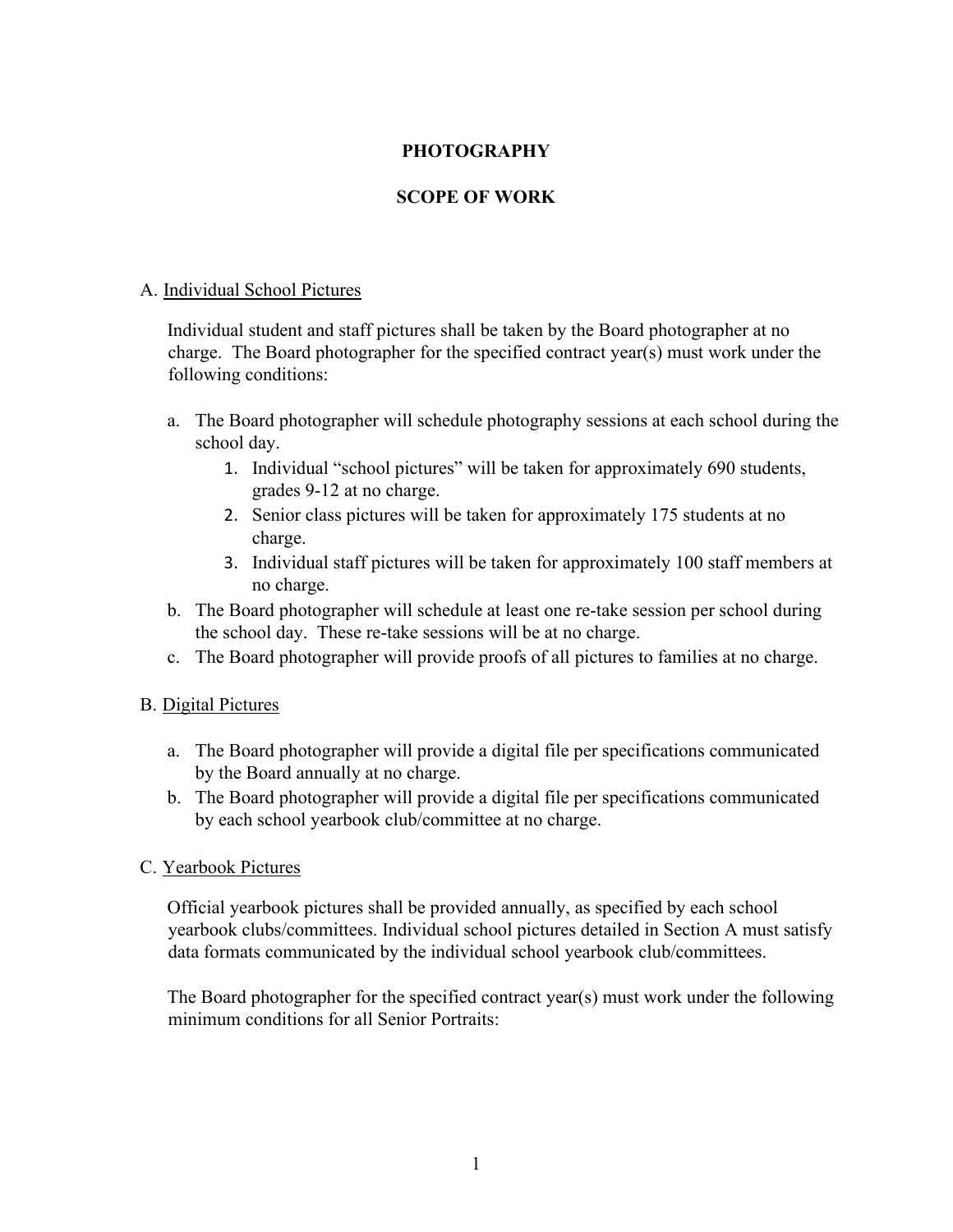- a. The Board photographer will schedule an opportunity for each member of the senior class to be photographed at the school, during the school day, as dictated in Section A for the basic yearbook sessions. These sessions will include at least three poses. Such in school sessions will be at no charge.
- b. The Board photographer will distribute to each member of the senior class an information sheet describing:
	- 1. The schedule for having in school photographs taken.
	- 2. Additional voluntary on location or in studio opportunities.
	- 3. The rules of dress and appearance.
	- 4. The deadline by which to be photographed.
	- 5. The cost to purchase finished photographs for students and family.
	- 6. Any deposits required and the method of completing payments.
	- 7. A complete price list must accompany any proposal submitted.

## D. Student Pictures & Purchasing

There will be no fees for in school student photography sessions at any school (basic session, suitable for the yearbook as noted in Section C, Yearbook Pictures). There will also be a Budget Package consisting of 1-8x10, 1-5x7 and 4 wallets, offered to families for purchase. No minimum purchase will be required for any student pictures. A complete price list must accompany any proposal submitted.

## E. Activities

The Board photographer will provide coverage for the following minimum activities at no charge. Additionally, the Board photographer is required to adhere to data standards and deadlines communicated by each school yearbook club/committee for Activities.

- 1. Team Pictures for all Nonnewaug High School.teams.
- 2. Team Captain Pictures for all Nonnewaug High School teams.
- 3. Team Senior Pictures for all Nonnewaug High School teams.
- 4. Team Candid Pictures for all Nonnewaug High School teams. The photographer will provide no less than 25 good action pictures per team.
- 5. Sports Events: A minimum of 1 home game, meet, match, etc. of all existing sports at the school. If additional photos are needed, the photographer will cover the needed events at no additional cost.
- 6. Tournament games, if the school is competing.
- 7. The Board photographer agrees to spend one day or two half days at the school photographing individual student activities groups and clubs.
- 8. Theater and musical performances, including at least one full cast or ensemble picture for each group.
- 9. Prom
- 10. Homecoming, Spirit Week, pep rallies, fundraisers, etc.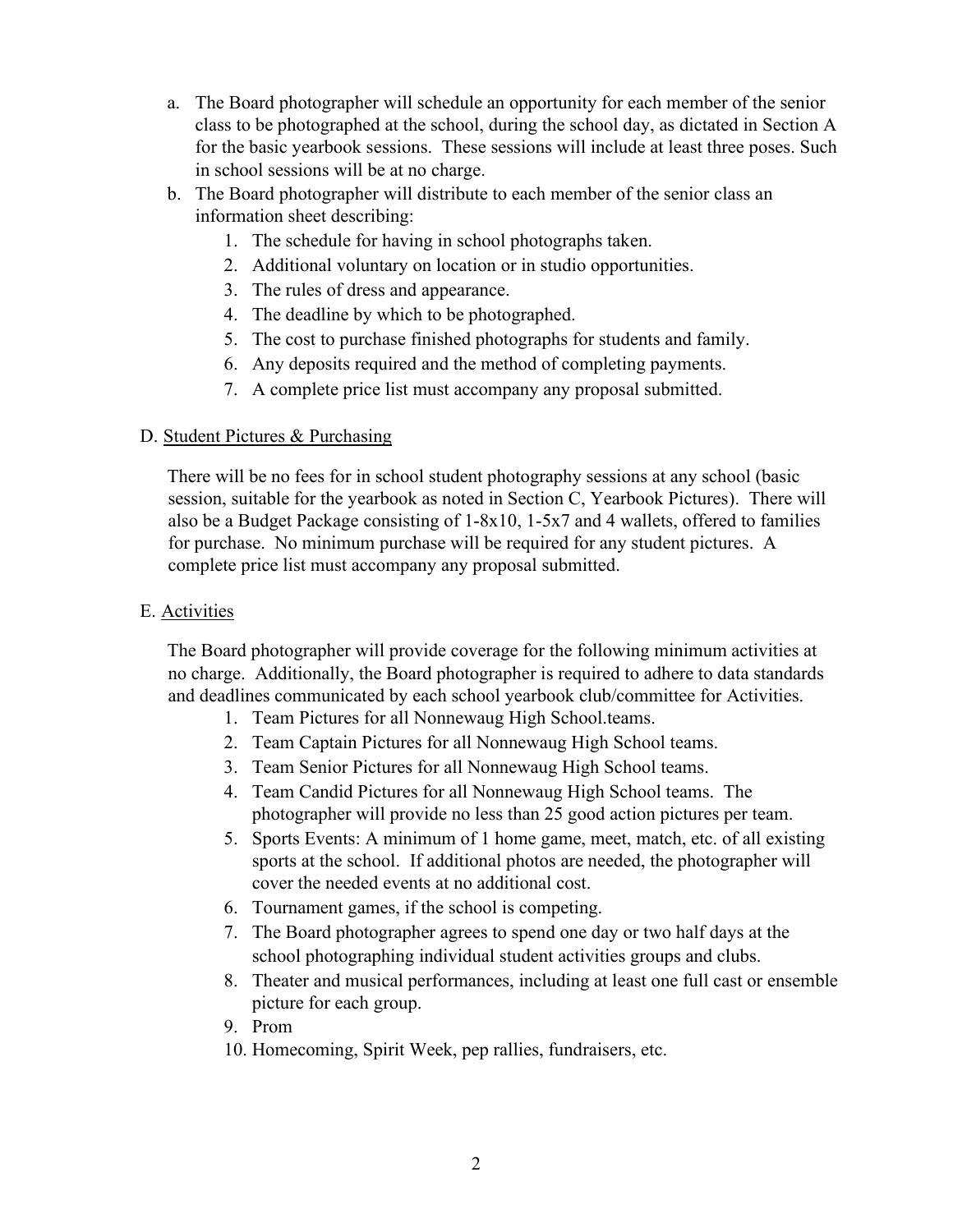The school will provide the Board photographer with a sports schedule a minimum of two (2) weeks prior to the start of each season, and will give the studio two (2) weeks' notice for any other student activities to be photographed.

#### F. Prom Pictures

The Board photographer will offer photography services during Prom, at no charge, for the specified contract year(s). A complete price list must accompany any proposal submitted.

#### G. Re-Sittings / Re-Take

No fee shall be charged during in school re-take sessions.

No fee shall be charged when photographs are technically defective because the studio is at fault.

#### H. Staff Pictures

Individual staff pictures for approximately 100 staff members. (See Section A.)

#### I. Deadlines

The Board photographer will develop, with the yearbook clubs/committees, a written list of deadlines. The Board photographer accepts responsibility for missed deadlines due to photographic problems.

The Board photographer agrees to meet all publication deadlines established by the yearbook clubs/committees.

## J. Identification Cards

.

## K. Fundraising / Donations

The Board photographer shall provide an estimated dollar amount to be donated to each school student activity fund for each of the specified contract year(s).

## L. Student Data Privacy

The Board photographer will sign the Board Student Data Privacy contract.

Interested photography studios may submit a proposal inclusive but not limited to the minimum requirements.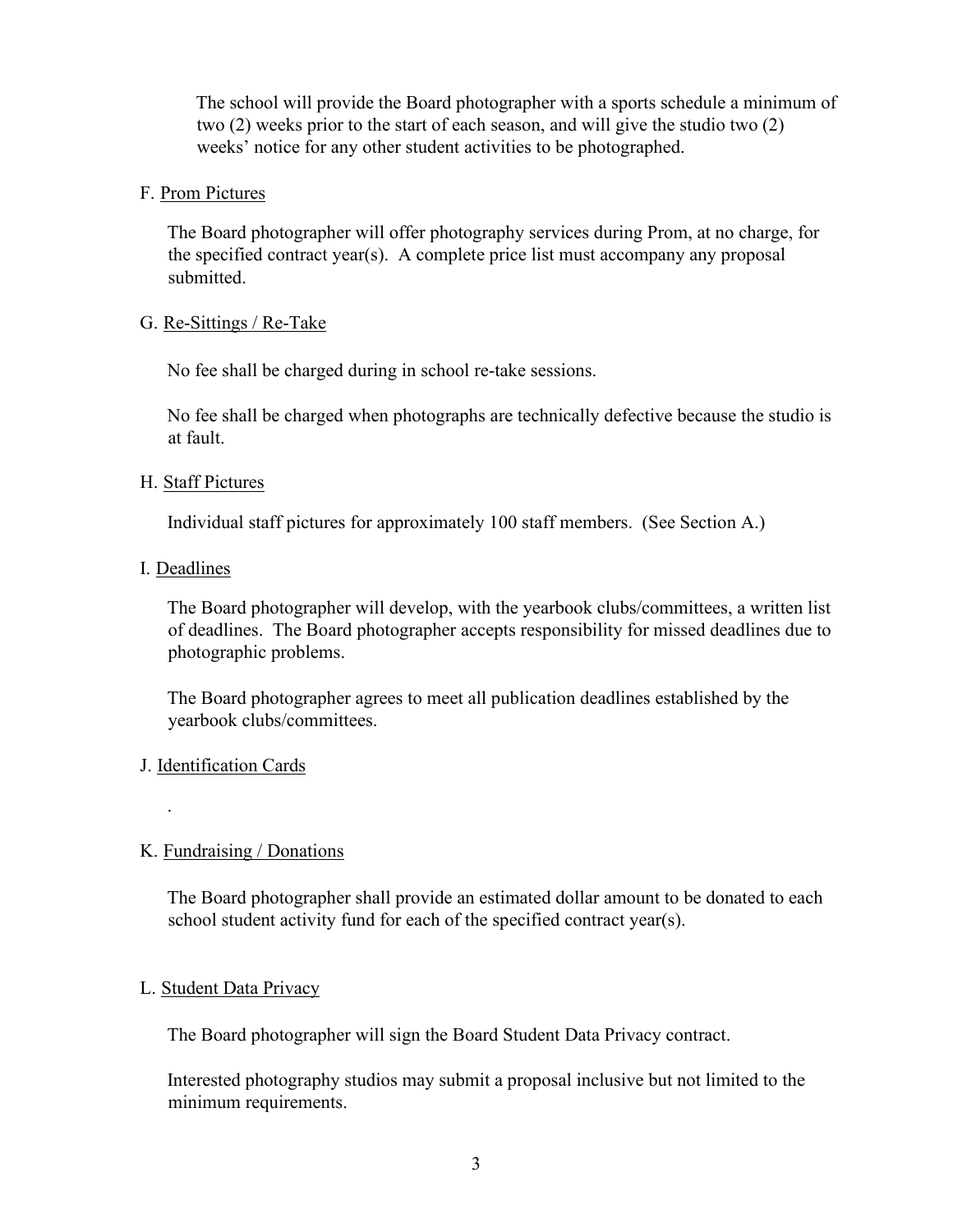# **END OF SCOPE OF WORK**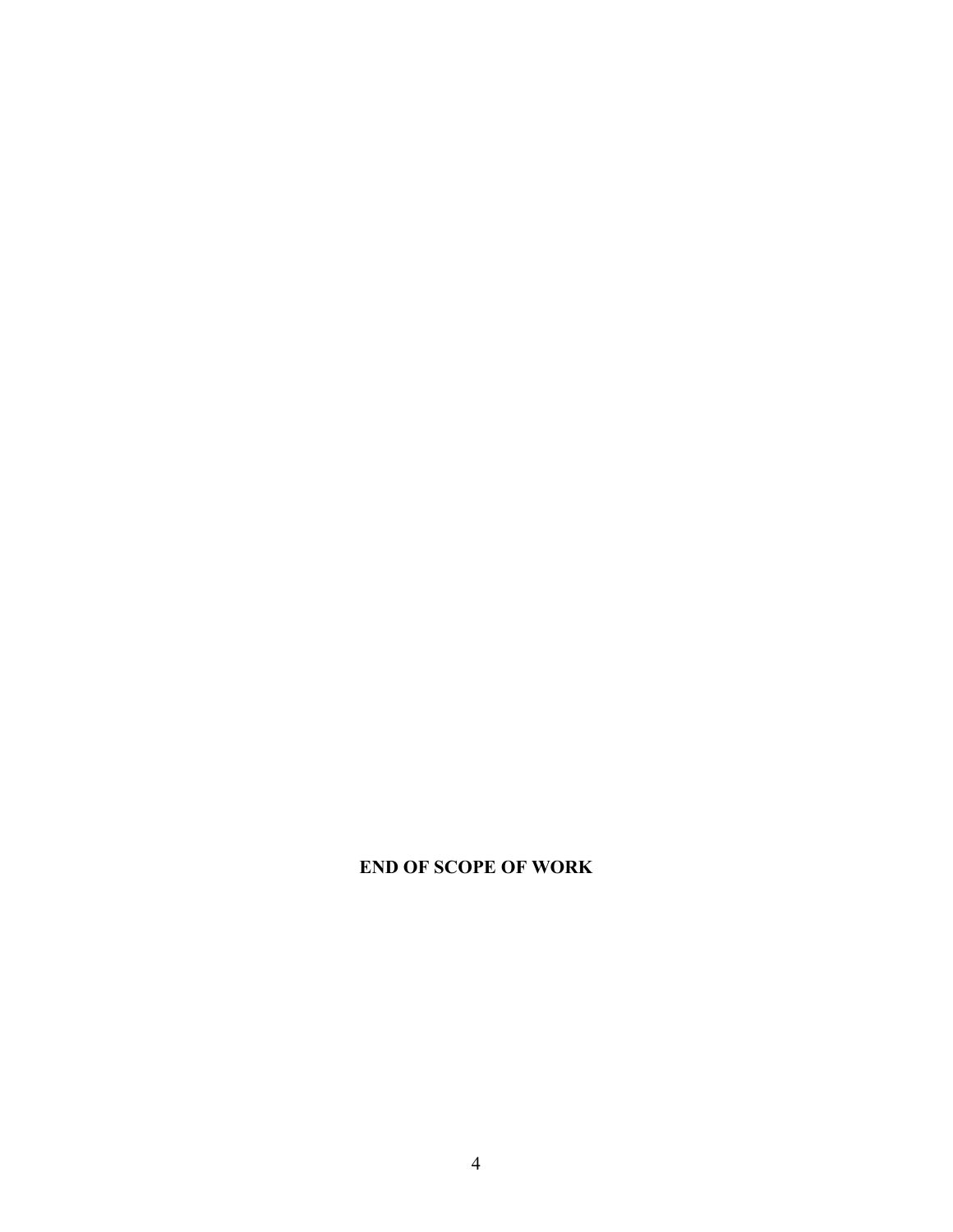## **PHOTOGRAPHY AGREEMENT**

This Agreement (the "Agreement") is entered into the day of  $\Box$ ("Effective Date") by and between the Regional School District No, 14, a political subdivision of the State of Connecticut (the "Board of Education") and \_\_\_\_\_\_\_\_\_\_\_\_\_\_\_\_\_\_\_\_\_\_\_\_\_\_\_\_\_ corporation located at \_\_\_\_\_\_\_\_\_\_\_\_\_\_  $\frac{1}{\sqrt{2\pi}}$ ,  $\frac{1}{\sqrt{2\pi}}$  (the "Contractor").

WHEREAS, the Board of Education has issued an Invitation for Bid (the "INVITATION TO BID") for the Board of Education to be performed at various locations in Avon, Connecticut (the "Premises"); and

WHEREAS, the services to be performed by the Contractor are set forth in the INVITATION TO BID (the "Work"); and

WHEREAS, Contractor submitted its Bid to the Board of Education on for the Work in accordance with the requirements and specifications of the INVITATION TO BID; and

WHEREAS, the Board of Education has selected Contractor and the Board of Education and the Contractor desire to enter into a formal Agreement for the performance of the Work;

THEREFORE, in consideration of the recitals set forth above and the mutual promises by the parties below, the parties agree as follows:

- 1. General. The Contractor agrees to perform the Work in accordance with the Contract Documents, as defined in Section 9 below. The Contract Documents represent the entire and integrated agreement between the Board of Education and the Contractor and supersede all prior negotiations, representations or agreements, whether written or oral.
- 2. Duties. Contractor shall perform the Work described in the Contract Documents except for any work that is specifically prescribed in the Contract Documents to be the responsibility of another person. Contractor shall furnish all labor, equipment, trucks, materials, facilities, supplies, transport, and any other things necessary to carry out the terms of the Contract Documents.
- 3. Permits and Standards. Contractor shall, at its own expense, obtain all required permits and agreements from the Board of Education, county, federal, state or other governmental authority for performance of the Work in accordance with the standards prescribed by the federal Environmental Protection Agency, the

Occupational Safety and Health Administration, NIOSH, the Department of Environmental Protection of the State of Connecticut and any other federal, state or local government laws and regulations. In the event of a conflict or overlap of any such laws or regulations, the most stringent provisions shall be applicable.

4. Compliance with Laws. Contractor shall comply with all federal, state and local laws and regulations governing the Work whether or not such laws and regulations are fully and properly reflected in the INVITATION TO BID.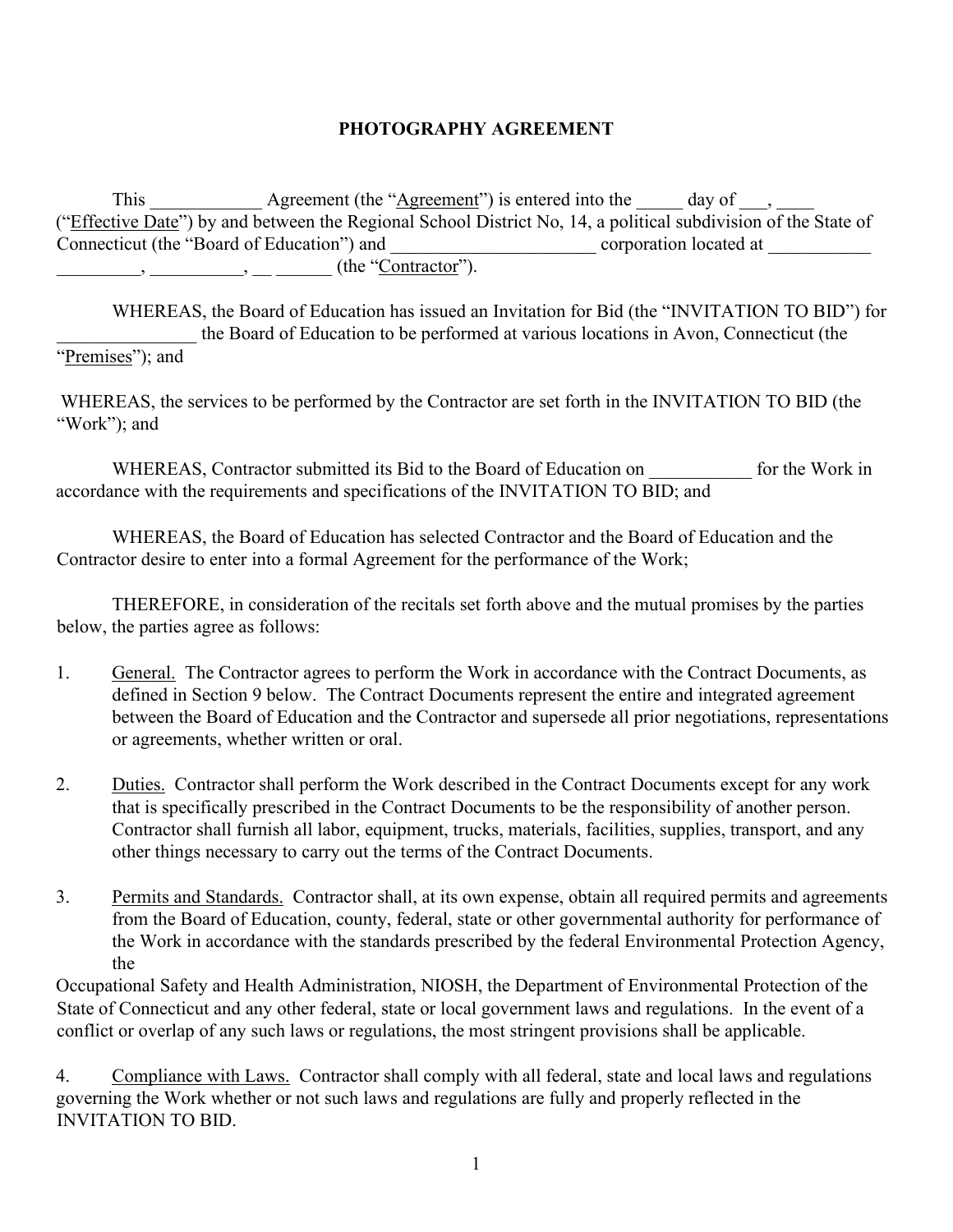- 5. Term. The term of this Agreement shall commence in 2020 and be in effect until June 30, 2023, first year being probationary. Work to be performed at the prices stated in the Bid Form. The Contractor shall not start the Work prior to having received a notification to proceed from the Board of Education.
- 6. Payment. The Board of Education will pay the Contractor for work completed based upon the unit prices specified on the Bid Form.
- 7. Insurance. The bidder awarded this bid must provide a current Certificate of Insurance to the Assistant to the Board of Education Manager PRIOR to commencement of work, with the following requirements:
	- a. Commercial General Liability:

|    | Each Occurrence:                                                                                                                                                  | \$1,000,000                                          |
|----|-------------------------------------------------------------------------------------------------------------------------------------------------------------------|------------------------------------------------------|
| b. | Personal/Advertising Injury per Occurrence:<br>General Aggregate:<br>Product/Completed Operations Aggregate<br>Damage to Rented Premises<br>Automobile Liability: | \$1,000,000<br>\$2,000,000<br>\$2,000,000<br>100,000 |
|    | Each Accident:                                                                                                                                                    | \$1,000,000                                          |
|    | Hired/Non-owned Auto Liability                                                                                                                                    | \$1,000,000                                          |

- c. Worker's Compensation, as required by Connecticut State statutes.
- d. The "Board of Education" is to appear as an additional insured on the contractor's general liability and automobile liability Certificates of Insurance.
- e. All insurance is to be provided by a company authorized to issue such insurance in the State of Connecticut with a Best rating of no less than A: VII.
- f. It is desired by the Board of Education that all insurance not be cancelled or modified without thirty (30) days written notice by registered U.S. Mail to: Board of Education, Business Office, 34 Simsbury Road, Avon, Connecticut 06001.
- g. The limits of insurance may either be met as stated above, or in combination with an umbrella or excess liability policy.
- 8. Liability. The Contractor agrees to assume full responsibility and liability for damage or injury to persons or real or tangible personal property caused directly or indirectly by the negligent or tortious actions or inactions of the Contractor, its agents, employees or subcontractors with respect to the Work. The Contractor further agrees to assume full responsibility and liability for, and indemnify the Board of Education against, the Contractor's failure to comply with any applicable federal, state or local law or regulation in the performance of Contractor's duties pursuant to the Contract Documents.
- 9. Contract Documents. The Contract Documents include, without limitation, the following:
	- (i) The Agreement;
	- (ii) The Invitation to Bid, including the Scope of Work;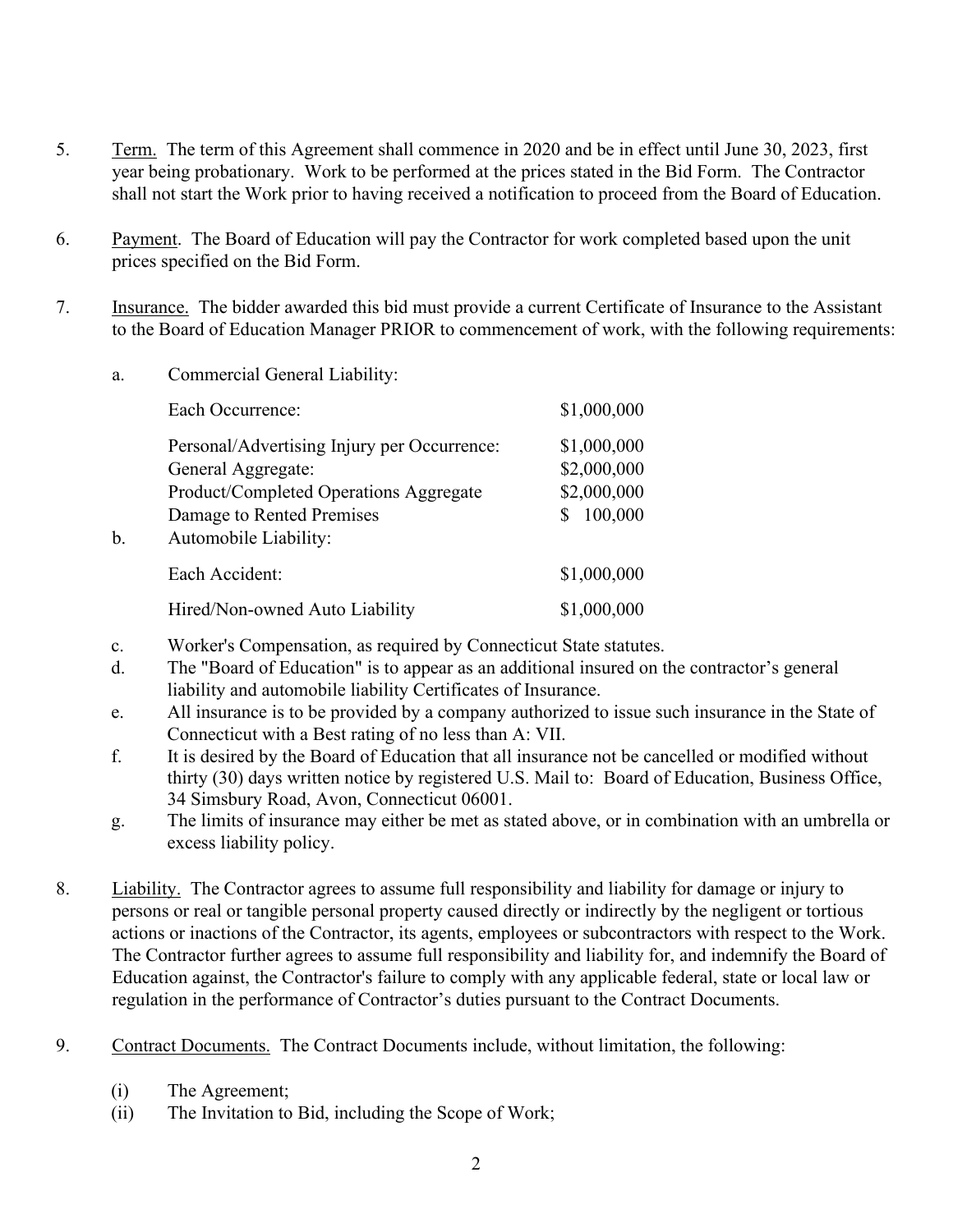- (iii) Addenda issued prior to the execution of this Agreement or modifications issued after the execution of this Agreement;
- (iv) The Vendor's Bid Submission.
- 10. Hold Harmless. The Contractor agrees to indemnify and save harmless the Board of Education, its agents and employees, from and against all loss or expense, (including costs and attorneys' fees), arising out of or resulting from the performance of the work by the Contractor by reason or liability imposed upon the Board of Education, its agents and employees, for damages because of bodily injury, including death at any time resulting there from, sustained by any person or persons, (including employees of the Contractor), or on account of damage to property, including loss of use thereof, if such injuries or damages are caused by the negligence or breach of Contract Documents of the Contractor, its agents and employees or otherwise. The existence of insurance shall in no way limit the scope of this indemnification. The indemnification provision shall be separate and distinct from issuance of a Certificate of Insurance.
- 11. No Assignment. The Contractor shall not subcontract, transfer or assign its obligations under the Contract Documents or any portion thereof without the prior written consent of the Board of Education.
- 12. Termination. If the Contractor fails to perform this Agreement in accordance with its terms, the Board of Education shall have the right, in addition to all other remedies it may have, to declare the Agreement in default and, therefore, terminated and to resubmit the Agreement for further bid. In that event, the Contractor shall pay the Board of Education, as liquidated damages, the amount of any excess of the new Agreement Price over the Agreement Price herein provided for, both pro-rated to the period of time covered by the unexpired term of the Agreement at the time of default, plus any legal or other costs incurred by the Board of Education in terminating the Agreement and securing a new contractor.
- 13. Contractor Personnel Must Be Authorized to Work. The Contractor confirms that it has complied with the obligations under the Immigration Reform and Control Act (IRCA) and that the employees, independent contractors and other personnel it provides under this Agreement are authorized for employment in the United States. The Contractor further confirms that it has properly completed I-9s for all employees assigned to the

Board of Education's place of business. The Contractor agrees to hold harmless and indemnify the Board of Education in the event that any of the employees or other personnel provided by the Contractor are found not to be authorized to work under the law or in the event that there is a determination that the obligations set forth under IRCA, including, but not limited to, the failure to correctly prepare and maintain I-9s, have not been complied with by the Contractor. The Contractor agrees to indemnify, defend and hold the Board of Education harmless against any claims brought against the Contractor or the Board of Education as a result of these obligations, including but not limited to, settlement fees, judgments and attorneys' fees and costs.

- 14. Connecticut Law and Courts. This Agreement shall be governed by and construed in accordance with the internal laws (as opposed to the conflicts of law provisions) of the State of Connecticut and the parties irrevocably submit in any suit, action or proceeding arising out of the Agreement to the jurisdiction of the United States District Court for the District of Connecticut and the jurisdiction of any court of the State of Connecticut.
- 15. Execution. This Agreement may be executed in one or more counterparts, each of which shall be considered an original instrument, but all of which shall be considered one and the same agreement, and